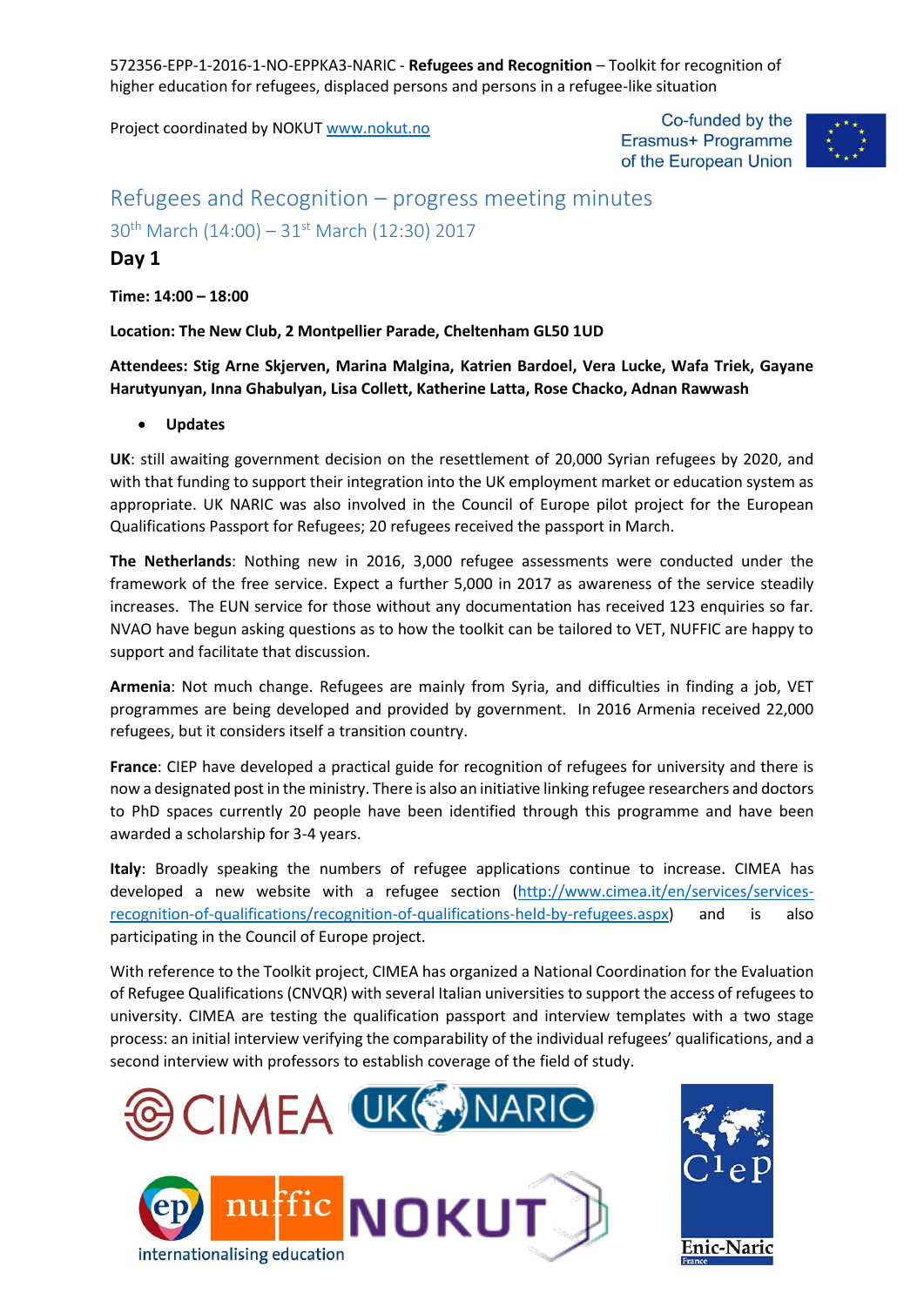Project coordinated by NOKUT [www.nokut.no](http://www.nokut.no/) 

Co-funded by the Erasmus+ Programme of the European Union



**Norway**: Refugee numbers in Norway continue to rise gradually. It appears that refugees wait 1-3 years before they request recognition. Syria is the number 1 country for applications with Eritrea, Afghanistan and Iraq also very high.

The first Qualifications Passports have been issued as part of a pilot project in Greece funded by Council of Europe and co-ordinated by NOKUT.

There are a number of information sharing initiatives ongoing in Norway to ensure the establishment of complementary bridging courses in particular for teachers, nurses and engineers. These courses are developed specifically for individuals from the Middle Eastern region. These have been developed by Ministerial / inter departmental working groups to support integration of refugees.

UVD and qualification passport referrals are increasing; many apply to the passport route as they do not have the appropriate language or residency.

The Ministry of Foreign Affairs also provides support to students from countries in conflict to continue their studies in Norway. This process involves a review of their documentation and their language proficiency in Norwegian / Scandinavian language / English.

#### **2 – Project Update**

One-year since the project has started. The remaining tasks include:

- Compilation of the toolkit
- Testing of the toolkit
- Development of the e-modules

Currently all partners need to review of the country briefings need to ensure the following:

- Short
- Informative
- Relative
- Standardised / alike
- Take out certificate samples

Consider referring to additional services and links to up to date information on the changes and developments in country. Consider two publications – one for public viewing and a secure publication of sensitive information for ENIC-NARIC Centres.



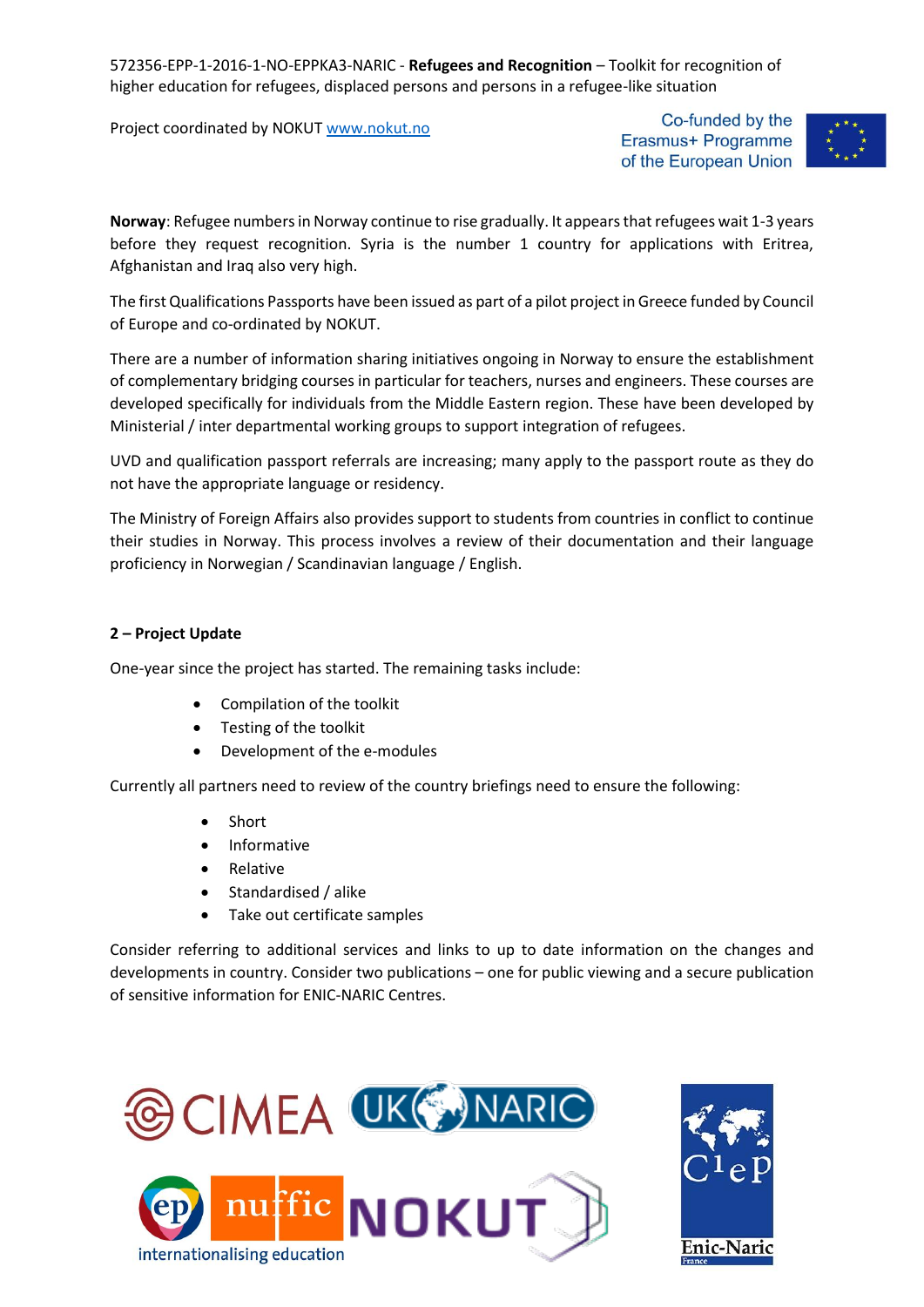Project coordinated by NOKUT [www.nokut.no](http://www.nokut.no/) 

Co-funded by the



Troject coordinated by NOROT <u>MWW.Hokdthoffers.</u><br>The briefings were tested in the Council of Europe project and were found to be useful and informative. Afghanistan and Somalia it was noted is very difficult to establish official sources of information on higher education.

### **Deadline for final amendments on country briefings is the 10th April**

Verification requirements vary considerably between each country, particularly without documentation. Identify examples of best practice to include within the toolkit. Toolkit should include the following:

- Country Briefings
- Structured Interviews / Questionnaires
- Qualification Passport Samples
- **•** Background Paper Samples
- Reference to EAR Manual Chapter 12: Refugees
- Map / Flow chart of existing methods

This could be further supported by the inclusion of case studies from Syria, Iraq and Afghanistan; providing the sequence of events for documentation. Link to other relevant projects support recognition of refugee qualifications without documentation.

#### **Testing of the toolkit**

- CIMEA are testing the qualification passport process with several universities this spring conducting a two stage interview process, using the qualification passport interview templates.
- CIEP will undertake a similar exercise in France
- UK NARIC will explore how to gather feedback within the UK on these processes
- ArmENIC are unclear as to how they can test the documentation

The Qualification passport has now been issued in Greece and Rose Chacko and Marina Malgina provided a report on the process that leads to the issuance of the passport:

- Applicant fills in a questionnaire regarding their educational background
- Credential evaluator reviews the application forms and checks and verifies the information
- Credential evaluators then conduct an interview with the individual cross-checking the information included within the application form.

Rose mentioned that it does help to have a subject specific expert, or someone who is familiar with that field of study within the interview.

The Qualification Passport has three parts:

1. Explanatory part





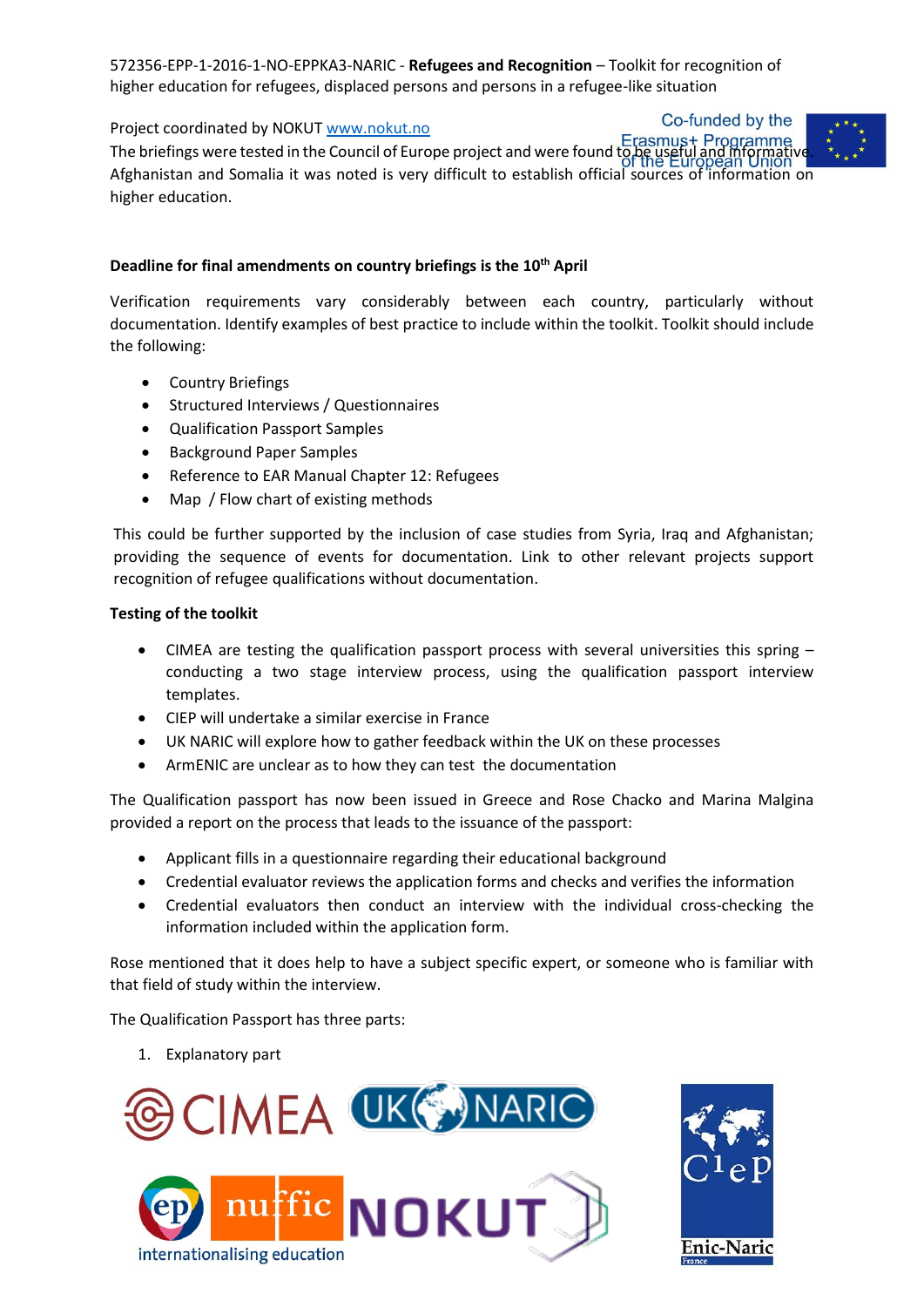Project coordinated by NOKUT [www.nokut.no](http://www.nokut.no/) 

- 2. Evaluation part
- 3. Information part

Co-funded by the Erasmus+ Programme of the European Union



How the qualification passport is to be used is at the discretion of each national authority, and how the qualification passport can be verified.

Katrien Bardoel provided information on the Dutch process which includes a questionnaire that is completed by applicants and then the credential evaluator conducts a rudimentary cross-check issuing the individual a background paper.

### **Day 2**

**Time: 9:30 – 18:00**

#### **Location: UK NARIC, Suffolk House, 68-70 Suffolk Road, Cheltenham GL50 2ED**

#### **Attendees: Stig Arne Skjerven, Marina Malgina, Katrien Bardoel, Vera Lucke, Wafa Triek, Gayane Harutyunyan, Inna Ghabulyan, Lisa Collett, Katherine Latta, Rose Chacko, Adnan Rawwash**

#### **1. E-Learning Modules**

Discussion of the technicalities and content, the recommendation is for the following:

- A series of three webinars
- Including guest speakers active in the recognition of qualifications of refugees without documentation
- Identify key topics
- Compile and e-module

There was a discussion of the development of an online training session to include in the On-Req credential evaluation course. The concern is that this is not visible enough, and it has a different audience.

Webinars to be interactive, and to develop an online e-module to compile the following information:

- The tools available
- How to use the toolkit
- Case studies / demonstration on how those tools are used
- Flow chart to demonstrate the sequence of events

To develop the webinars and e-module the testing needs to be completed and the results of that need to be reported; the tools and the toolkit needs to be complete and ready for use.

On that basis the timeframe is as follows**:**



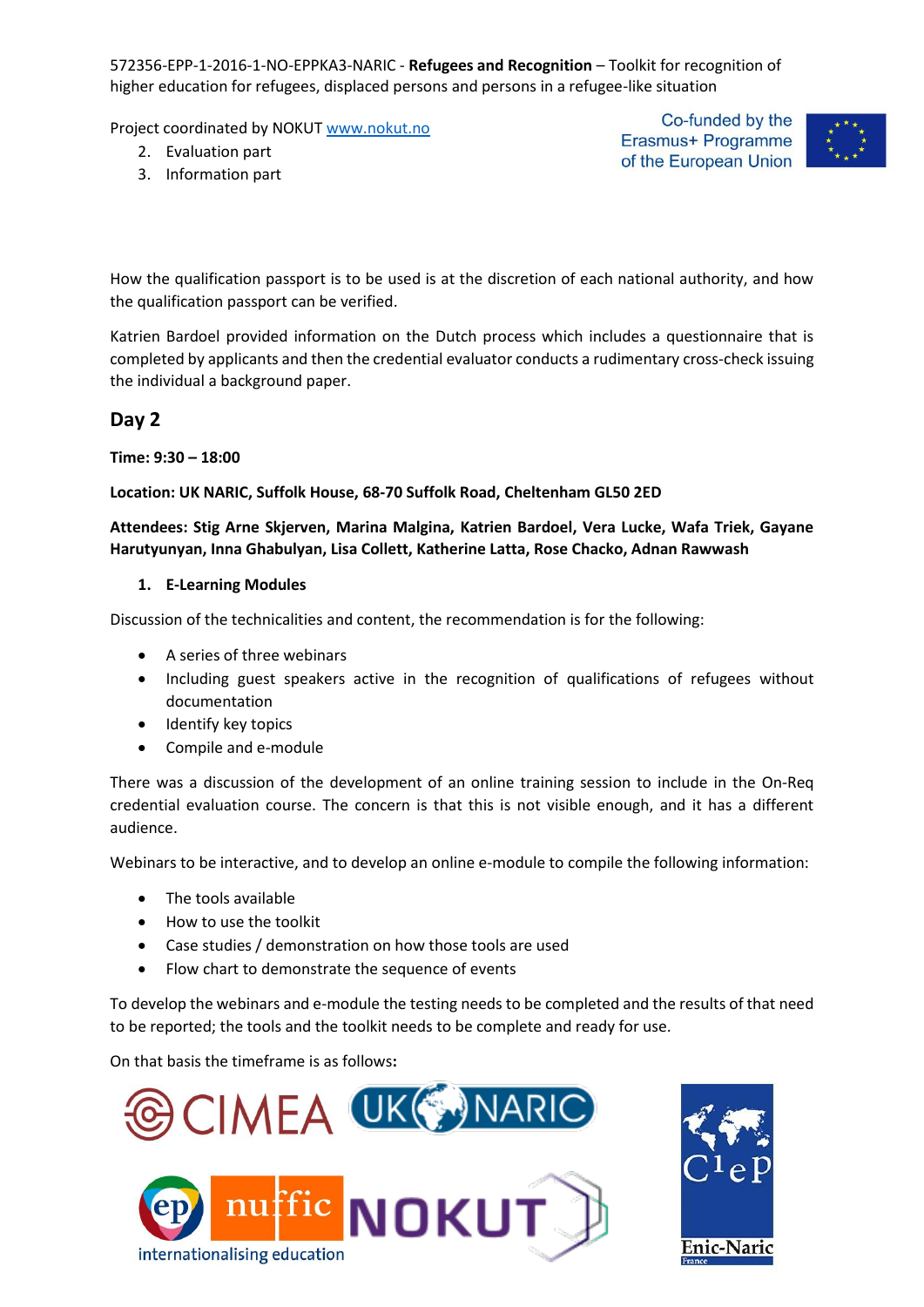Project coordinated by NOKUT [www.nokut.no](http://www.nokut.no/)  **September:** 

Co-funded by the Erasmus+ Programme of the European Union



- Results of the testing
- Content of the tool kit
- All documentation ready (interview templates / Background Paper / Qualification Passport / Country Briefings)
- Skype meeting at the end of September UK NARIC / NUFFIC / NOKUT

#### **December:**

- Content of the e-learning module by mid-December
- Content, structure and speakers for the webinar series agreed
- Marketing and promotion of the webinar series

#### **January:**

3 x webinars: one a week from the third week in January 2018

UK NARIC to co-ordinate the webinars and with the support of NUFFIC and NOKUT engage the guest speakers consider UNHCR / Refugees / Universities / Council of Europe / European Commission.

### **Next Meeting: CIEP, Paris, 2nd and 3rd November 2017**